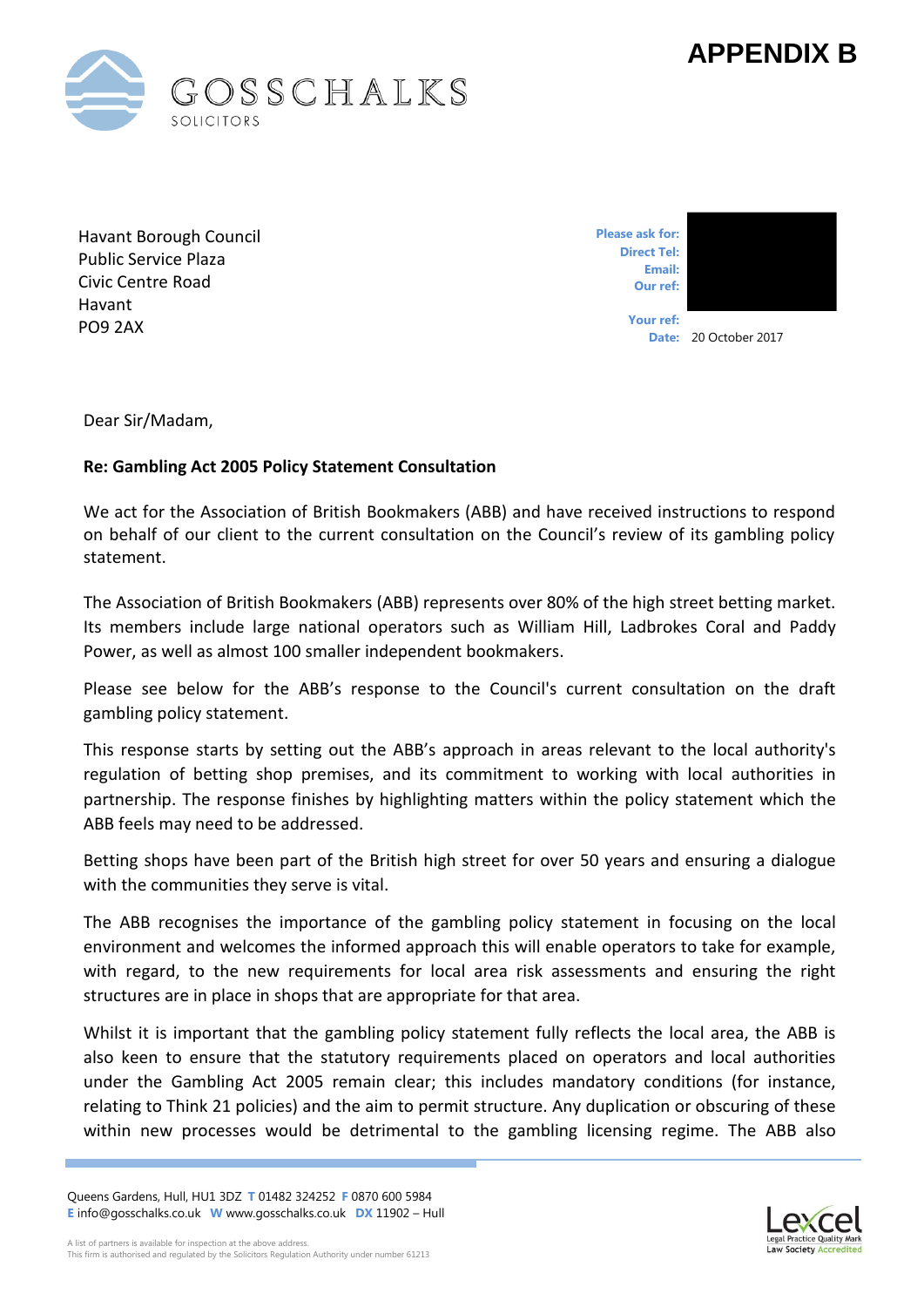believes it is important that the key protections already offered for communities, and clear process (including putting the public on notice) for objections to premises licence applications, continue to be recognised under the new regime.

Any consideration of gambling licensing at the local level should also be considered within the wider context.

- the overall number of betting shops is in decline. The latest Gambling Commission industry statistics show that numbers as of March 2017 were 8,788 - a decline of 349 since March 2014, when there were 9,137 recorded.
- planning law changes introduced in April 2015 have increased the ability of licensing authorities to review applications for new premises, as all new betting shops must now apply for planning permission.
- successive prevalence surveys and health surveys tells us that problem gambling rates in the UK are stable (0.6%) and possibly falling.

# **Working in partnership with local authorities**

The ABB is fully committed to ensuring constructive working relationships exist between betting operators and licensing authorities, and that where problems may arise that they can be dealt with in partnership. The exchange of clear information between councils and betting operators is a key part of this and the opportunity to respond to this consultation is welcomed.

## **LGA – ABB Betting Partnership Framework**

In January 2015 the ABB signed a partnership agreement with the Local Government Association (LGA), developed over a period of months by a specially formed Betting Commission consisting of councillors and betting shop firms, which established a framework designed to encourage more joint working between councils and the industry.

Launching the document Cllr Tony Page, LGA Licensing spokesman, said it demonstrated the "desire on both sides to increase joint-working in order to try and use existing powers to tackle local *concerns, whatever they might be."*

The framework builds on earlier examples of joint working between councils and the industry, for example the Medway Responsible Gambling Partnership which was launched by Medway Council and the ABB in December 2014. The first of its kind in Britain, the voluntary agreement led the way in trialing multi-operator self-exclusion. Lessons learned from this trial paved the way for the national multi-operator self-exclusion scheme now in place across the country. By phoning a free phone number (0800 294 2060) a customer who is concerned they are developing a problem with their gambling can exclude themselves from betting shops close to where they live, work and



**2** / **7**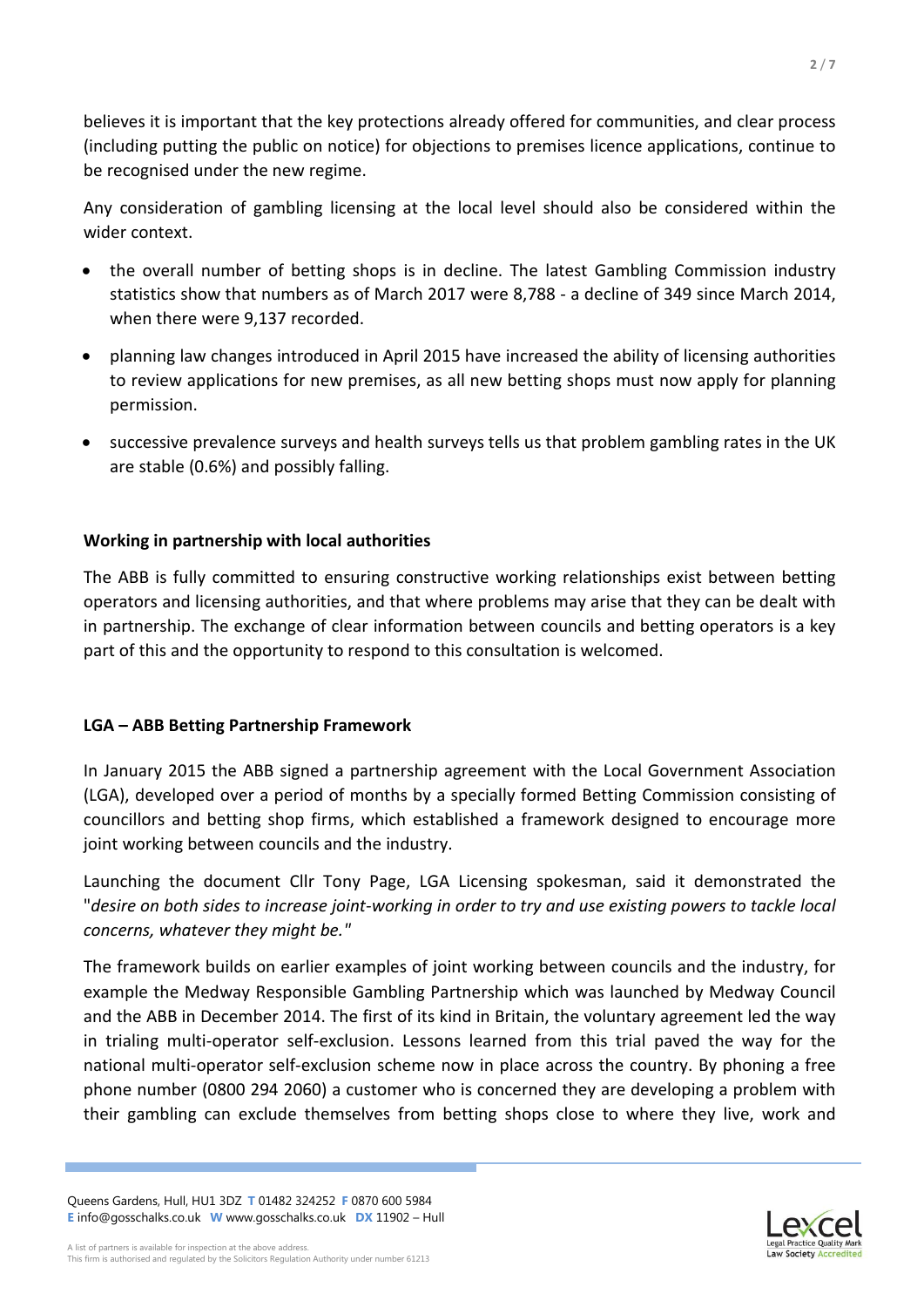socialise. The ABB is working with local authorities to help raise awareness of the scheme, which is widely promoted within betting shops.

The national scheme was first trialed in Glasgow in partnership with Glasgow City Council. Cllr Paul Rooney, Glasgow's City Treasurer and Chairman of a cross-party Sounding Board on gambling, described the project as "*breaking new ground in terms of the industry sharing information, both between operators and, crucially, with their regulator."*

# **Primary Authority Partnerships in place between the ABB and local authorities**

All major operators, and the ABB on behalf of independent members, have also established Primary Authority Partnerships with local authorities. These partnerships help provide a consistent approach to regulation by local authorities, within the areas covered by the partnership; such as age-verification or health and safety. We believe this level of consistency is beneficial both for local authorities and for operators.

For instance, Primary Authority Partnerships between Milton Keynes Council and Reading Council and their respective partners, Ladbrokes and Paddy Power, led to the first Primary Authority inspection plans for gambling coming into effect in January 2015. By creating largely uniform plans, and requiring enforcing officers to inform the relevant Primary Authority before conducting a proactive test-purchase, and provide feedback afterwards, the plans have been able to bring consistency to proactive test-purchasing whilst allowing the Primary Authorities to help the businesses prevent underage gambling on their premises.

## **Local area risk assessments**

Since April 2016, under new Gambling Commission LCCP provisions, operators have been required to complete local area risk assessments identifying any risks posed to the licensing objectives and how these would be mitigated. Licensees must take into account relevant matters identified in the licensing authority's statement of licensing policy, and any local area profile, in their risk assessment. These must be reviewed where there are significant local changes or changes to the premises, or when applying for a variation to or for a new premises licence.

The ABB fully supports the implementation of risk assessments which will take into account risks presented in the local area, such as exposure to vulnerable groups and crime. The new requirements build on measures the industry has already introduced through the ABB Responsible Gambling Code to better identify problem gamblers and to encourage all customers to gamble responsibly.

This includes training for shop staff on how to intervene and direct problem gamblers to support services, as well as new rules on advertising including banning gaming machine advertising in shop windows, and the introduction of Player Awareness Systems which use technology to track account

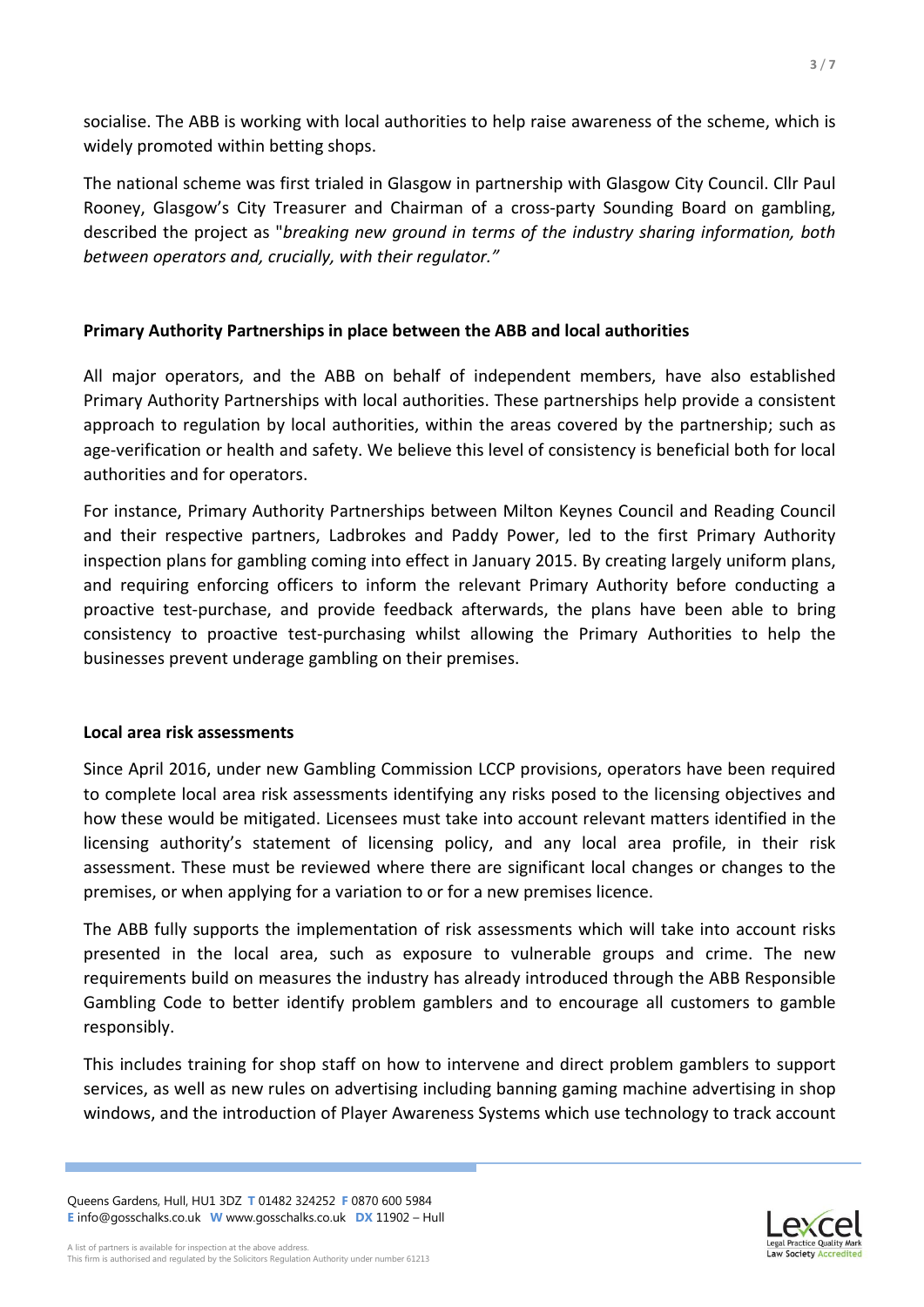based gaming machine customers' player history data to allow earlier intervention with any customers whose data displays known 'markers of harm'.

#### **Best practice**

The ABB is committed to working pro-actively with local authorities to help drive the development of best practice with regard to local area risk assessments, both through responses to consultations such as this and directly with local authorities. Both the ABB and its members are open and willing to engage with any local authority with questions or concerns relating to the risk assessment process, and would encourage them to make contact.

Westminster Council is one local authority which entered into early dialogue with the industry, leading to the development of and consultation on draft guidance on the risk assessment process, which the ABB and our members contributed to. Most recently one operator, Coral, has been working closely with the Council ahead of it issuing its final version of the guidance, which we welcome.

The final guidance includes a recommended template for the local area risk assessment which we would point to as a good example of what should be expected to be covered in an operator's risk assessment. It is not feasible for national operators to submit bespoke risk assessments to each of the c.350 local authorities they each deal with, and all operators have been working to ensure that their templates can meet the requirements set out by all individual local authorities.

The ABB would be concerned should any local authority seek to prescribe the form of an operator's risk assessment. This would not be in line with better regulation principles. Operators must remain free to shape their risk assessment in whichever way best meets their operational processes.

The ABB has also shared recommendations of best practice with its smaller independent members, who although they deal with fewer different local authorities, have less resource to devote to developing their approach to the new assessments. In this way we hope to encourage a consistent application of the new rules by operators which will benefit both them and local authorities.

#### **Concerns around increases in the regulatory burden on operators**

The ABB is concerned to ensure that any changes in the licensing regime at a local level are implemented in a proportionate manner. This would include if any local authority were to set out overly onerous requirements on operators to review their local risk assessments with unnecessary frequency, as this could be damaging. As set out in the LCCP a review should only be required in response to significant local or premises change. In the ABB's view this should be where evidence can be provided to demonstrate that the change could impact the premises' ability to operate consistently with the three licensing objectives.

Queens Gardens, Hull, HU1 3DZ. **T** 01482 324252. **F** 0870 600 5984 **E** info@gosschalks.co.uk. **W** www.gosschalks.co.uk. **DX** 11902 – Hull



**4** / **7**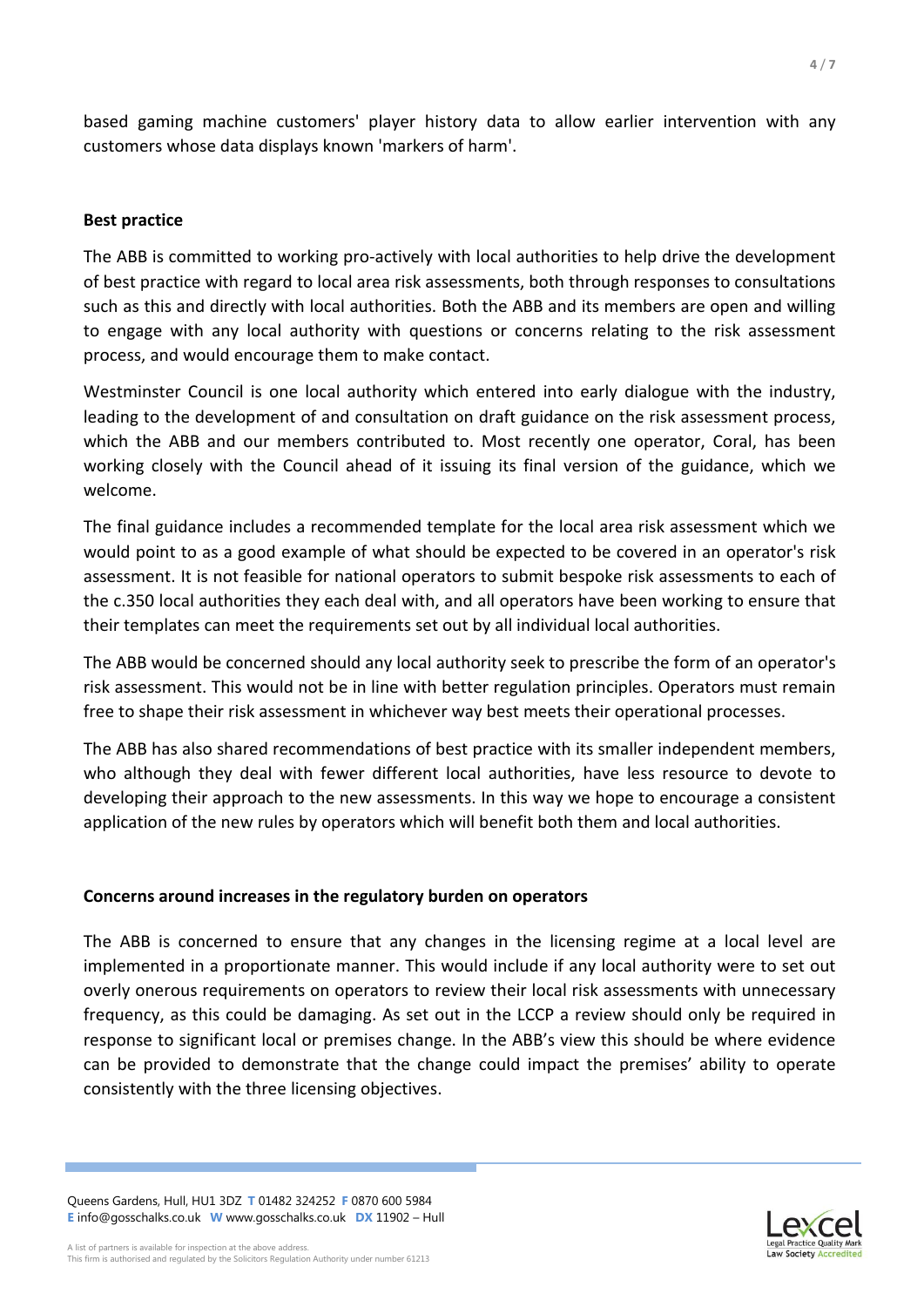Any increase in the regulatory burden would severely impact ABB members at a time when overall shop numbers are in decline, and operators are continuing to absorb the impacts of significant recent regulatory change. This includes the increase to 25% of Machine Games Duty, limits to staking over £50 on gaming machines, and planning use class changes which require all new betting shops in England to apply for planning permission.

#### **Employing additional licence conditions**

It should continue to be the case that additional conditions are only imposed in exceptional circumstances where there are clear reasons for doing so. There are already mandatory and default conditions attached to any premises licence which will ensure operation that is consistent with the licensing objectives. In the vast majority of cases, these will not need to be supplemented by additional conditions.

The LCCP require that premises operate an age verification policy. The industry operates a policy called "Think 21". This policy is successful in preventing under-age gambling. Independent test purchasing carried out by operators and the ABB, and submitted to the Gambling Commission, shows that ID challenge rates are consistently around 85%. The ABB has seen statements of principles requiring the operation of Challenge 25. Unless there is clear evidence of a need to deviate from the industry standard then conditions requiring an alternative age verification policy should not be imposed.

The ABB is concerned that the imposition of additional licensing conditions could become commonplace if there are no clear requirements in the revised licensing policy statement as to the need for evidence. If additional licence conditions are more commonly applied this would increase variation across licensing authorities and create uncertainty amongst operators as to licensing requirements, over complicating the licensing process both for operators and local authorities

## **Other concerns**

Where a local area profile is produced by the licensing authority, this be made clearly available within the body of the licensing policy statement, where it will be easily accessible by the operator and also available for consultation whenever the policy statement is reviewed.

#### **Considerations specific to the Draft Gambling Act 2005 Statement of Principles**

One of the new sections to the draft statement of principles is that which deals with the local risk assessment at paragraph 9.4 onwards. The first sentence of paragraph of 9.4.1 appears to be incomplete and it is not clear what the licensing authority's position would be if there was evidence that the location of the premises would be harmful to the licensing objectives. In any event, this sentence appears to add nothing to the remainder of the paragraph and we respectfully submit that the incomplete first sentence should simply be deleted.

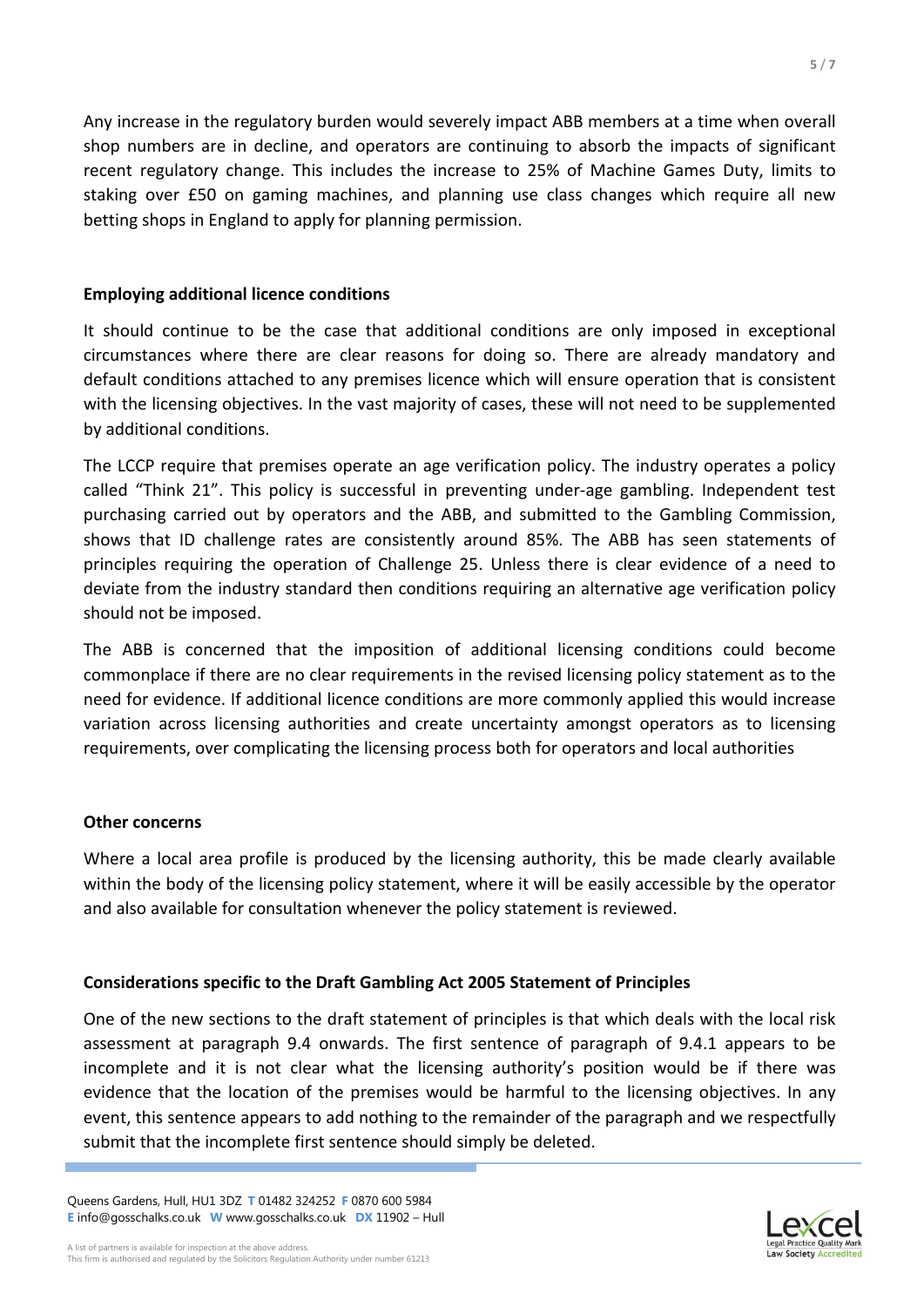The second sentence of paragraph 9.5.1 (Local Area Profile) does not make sense. This needs to be reworded if the intention is to direct applicants to the two websites which provide deprivation statistics, labour market and census details.

If the intention of the paragraph is that deprivation data is to be taken into account then this needs to be reconsidered. The relative affluence of an individual or an area has no bearing on the licensing objectives unless the licensing authority has already determined that there is a direct correlation between deprivation and crime or deprivation and vulnerability. We are certain that it is not the position of the council that persons in deprived areas are more likely to commit crime or are vulnerable and it is difficult to see how, therefore, deprivation or indeed employment status can be relevant when making a local area risk assessment. Accordingly, paragraph 9.5.1 needs to be reconsidered and thereafter re-drafted.

Paragraphs 9.6.1 to 9.6.6 deal with the licensing authority's approach to the imposition of conditions on premises licences. This section would be assisted by a clear statement that the mandatory and default conditions that attach to all premises licences are usually sufficient to ensure operation that is reasonably consistent with the licensing objectives. The statement of principles should thereafter make it clear that additional conditions will only be considered where there is evidence of a risk to the licensing objectives that require that the mandatory and default conditions be supplemented. It is important that the evidential basis for the imposition of additional conditions is made clear.

Paragraph 14.1.2 indicates that the licensing authority will expect the premises to abide by the rules concerning primary gambling activity. All operators have to abide by the Licensing Conditions and Code of Practice (LCCP) and it is not clear why "primary gambling activity" has been highlighted for special mention. We note that this is not a new provision within the statement of principle and respectfully submit that it should either be removed or the intentions of the licensing authority made clear. If this is to be retained then then the amended paragraph would need to take into account the case of Luxury Leisure V The Gambling Commission in which it was held that conditions relating to primary gambling activity do not require a contest between over the counter betting and the use of machines. There must simply be sufficient facilities for betting if gaming machines are to be utilised. The requirement is that the facilities are available. The actual use of those facilities is not an issue.

Paragraph 14.3.3 indicates that the licensing authority will take into account the ability of staff to monitor the use of machines from counter positions in order to meet the licensing objective of the protection of children, young persons or other vulnerable persons from harm. It is, of course, the case that under 18's may not enter a betting office and whilst this is relevant as far as vulnerable persons are concerned, references to children and young persons are not relevant.

#### **Conclusion**

The ABB and its members are committed to working closely with both the Gambling Commission and local authorities to continually drive up standards in regulatory compliance in support of the